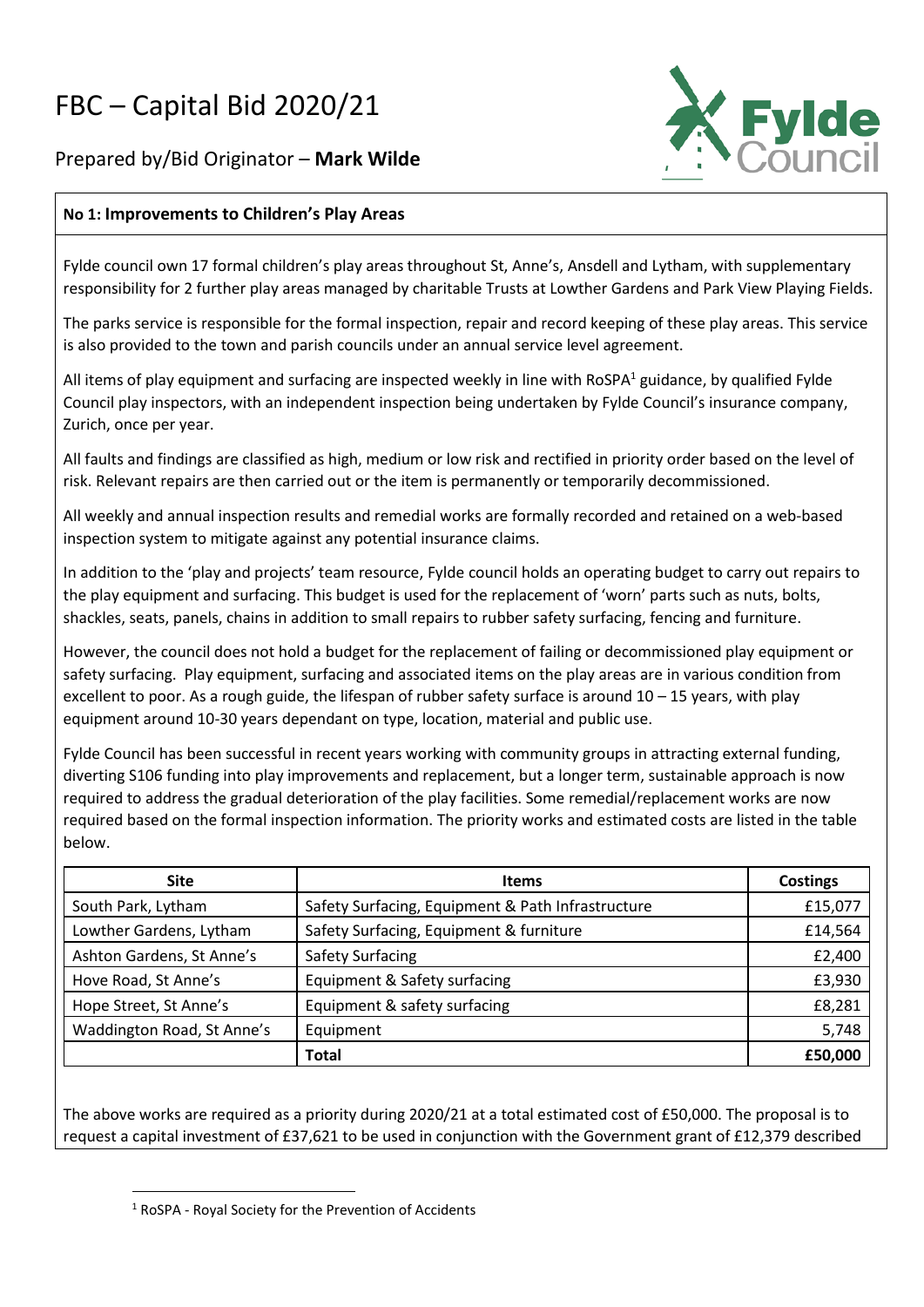below, to provide a budget of £50,000 in 2020/21.

Fylde has recently been awarded a grant of £12,379 from the Ministry of Housing, Communities and Local Government, which can be used *for 'Renovating children's play areas, particularly where they have fallen into disuse or disrepair or where health and safety may be an issue;'* 

Extract from the grant offer letter:

*'The Ministry of Housing, Communities and Local Government (the Department) is issuing a grant of £12,379 to Fylde Borough Council under powers in section 31 of the Local Government Act 2003. This will support work on those parks in your local area where you consider there is urgent need of refurbishment i.e. parks currently in disuse or at risk of closure due to health and safety concerns'.* 

Work will continue with community groups to gain external grant funding and the allocation of further S106 monies to maximise the impact of this play replacement budget and to ensure long term sustainability of the boroughs formal children's play areas.

## **Capital cost plan:**

| <b>Cost Heading</b>       | <b>Description</b>                                                            | Total   |
|---------------------------|-------------------------------------------------------------------------------|---------|
|                           |                                                                               |         |
|                           | Improvements to Children's Play   To carry out play area improvement works as | £37,621 |
| Areas                     | listed above.                                                                 |         |
| <b>Total Scheme Cost:</b> |                                                                               | £37,621 |

## **Outputs (i.e. details of what the investment will specifically deliver):**

- Replacement of missing play equipment
- Replacement of safer surfacing
- Safer play surfacing
- Improved access for all

**Outcomes (i.e. details of the broader benefits achieved by the investment, for example community or environmental benefit, health and safety compliance, or statutory obligations):**

- Safer facilities and safety surfacing
- Better play facilities for the community
- Borough wide sustainability of formal play provision

**Contribution to corporate objectives (i.e. how does the project achieve or help deliver priorities within the corporate plan):**

Clean and green

- Deliver high quality parks and open spaces
- Maintain and increase Green Flag status for parks and open spaces